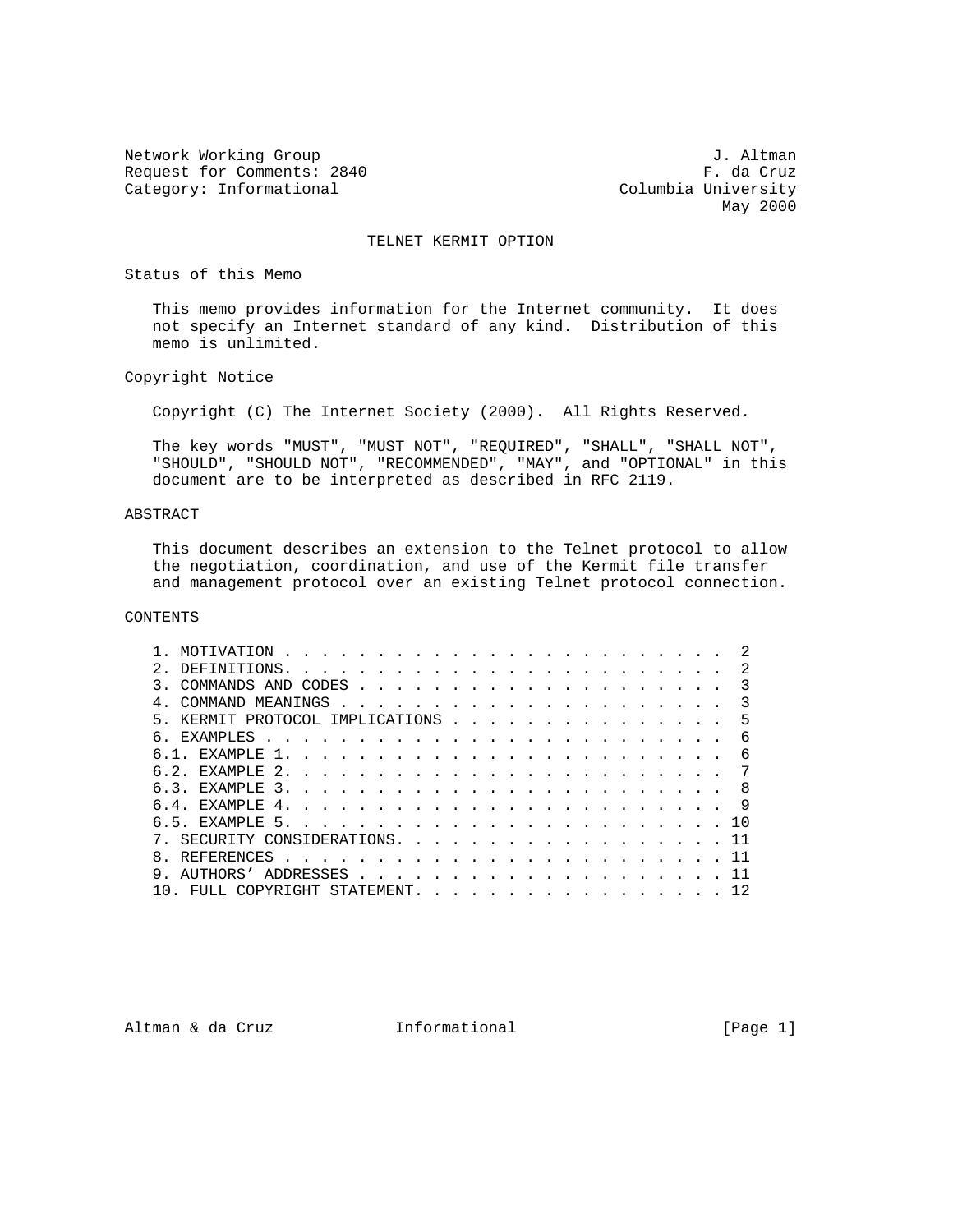#### 1. MOTIVATION

 The Kermit protocol [KER] performs error-corrected file transfer and management over many types of connections, including terminal connections, among diverse hardware and software platforms. It is supported by a large number of Telnet clients and is also widely available on the Internet hosts to which Telnet connections are made.

 Traditionally, the Kermit protocol connection is started manually by a user, or perhaps by an automated script. It is the user's responsibility to start the Kermit server on one end of the connection and the Kermit client on the other, or to start a Kermit "send" operation on one end and a Kermit "receive" on the other.

 This procedure grew out of necessity on ordinary direct-dial connections, and serves its purpose within the limitations of that context. But it introduces timing and dexterity problems, and lacks an effective way for each Kermit program to determine the "mode" of the other, or even its very presence, and therefore to know with certainty which operations and procedures are legal on the connection at any given time.

 When Kermit services are offered on the Internet, however, a strong coupling can be established between the two end applications by having the Telnet protocol [TEL] serve as a supervisor for Kermit sessions, ensuring that a valid and known relationship is always obtained. Kermit sessions are, in effect, embedded within Telnet sessions, with Telnet providing the mechanism for starting and stopping them and defining which end is the Kermit client and which is the Kermit server, possibly changing the relationship in response to user actions.

# 2. DEFINITIONS

 Kermit server A software program that is ready to accept and act upon commands in the form of well-defined Kermit packets [KER].

Kermit client

 A software program that receives requests through its user interface from a human agent (or a script or other source) and translates them to command packets, which it sends to a Kermit server, thus initiating a Kermit protocol transaction such as the transfer of one or more files.

Altman & da Cruz **Informational** [Page 2]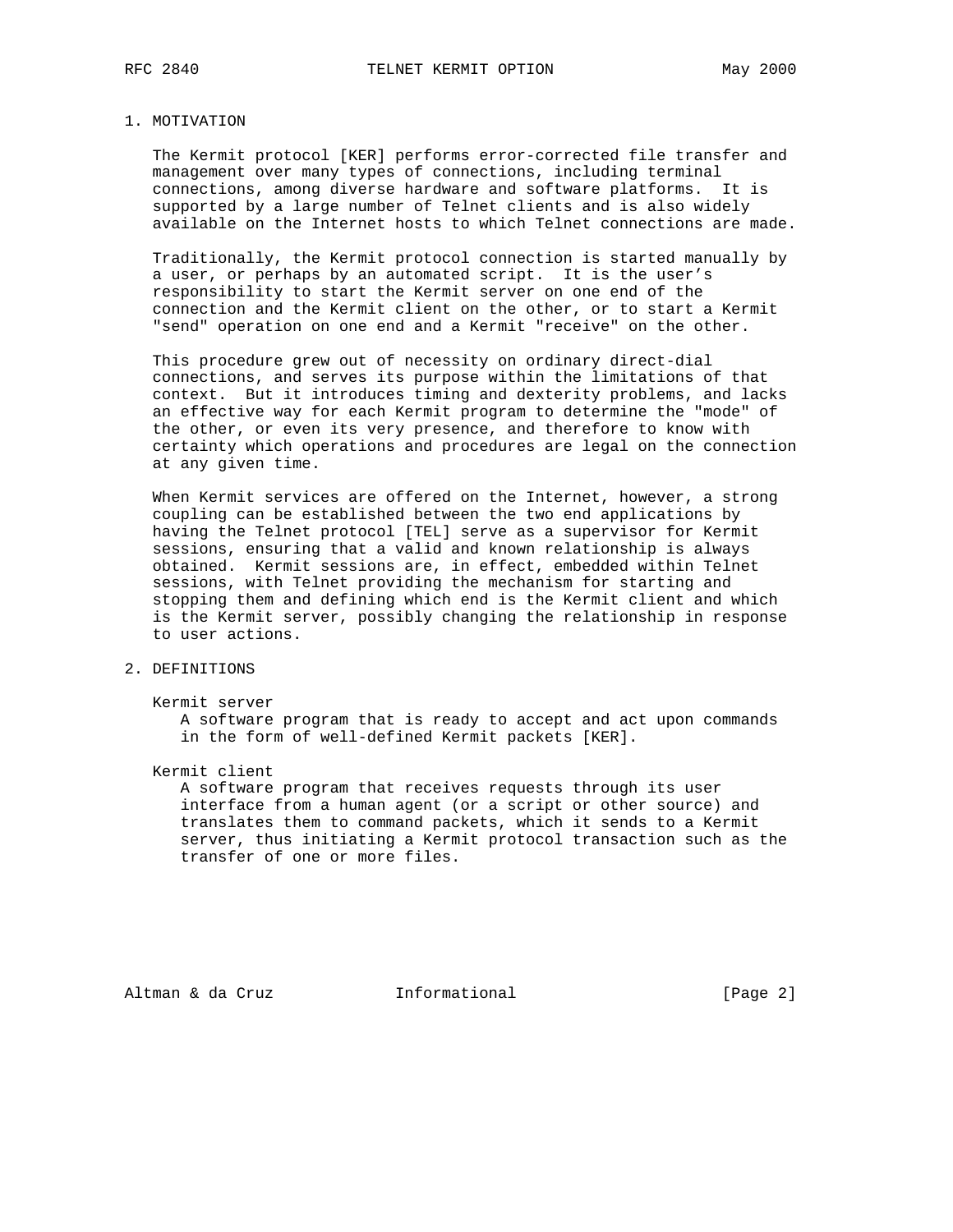Availability of Kermit server

 For the purposes of this document, a Kermit server is said to be available if, through the negotiations described herein, its Telnet partner knows that it is a Kermit server.

3. COMMANDS AND CODES

 Support for a Kermit server is negotiated separately in each direction, allowing Kermit service to be embedded in the Telnet client, the Telnet server, or in both. The proposed Telnet extensions are, therefore, symmetrical.

 When the connection is first opened, Kermit service is unavailable in both directions.

 The availability of Kermit service is negotiated using the following Telnet option:

KERMIT 47 (assigned by IANA)

 The state of the connection is controlled by the following Telnet subnegotiation function codes:

```
START-SERVER 0<br>STOP-SERVER 1
STOP-SERVER
 REQ-START-SERVER 2
 REQ-STOP-SERVER 3
SOP
 RESP-START-SERVER 8
 RESP-STOP-SERVER 9
```
4. COMMAND MEANINGS

The KERMIT OPTION is negotiated using the standard Telnet mechanisms:

 IAC WILL KERMIT The sender of this command incorporates a Kermit server and is willing to negotiate its use.

IAC WONT KERMIT

 The sender of this command does not incorporate a Kermit server or refuses to negotiate its use.

 IAC DO KERMIT The sender of this command requests that the receiver negotiate use of a Kermit server.

Altman & da Cruz **Informational** (Page 3)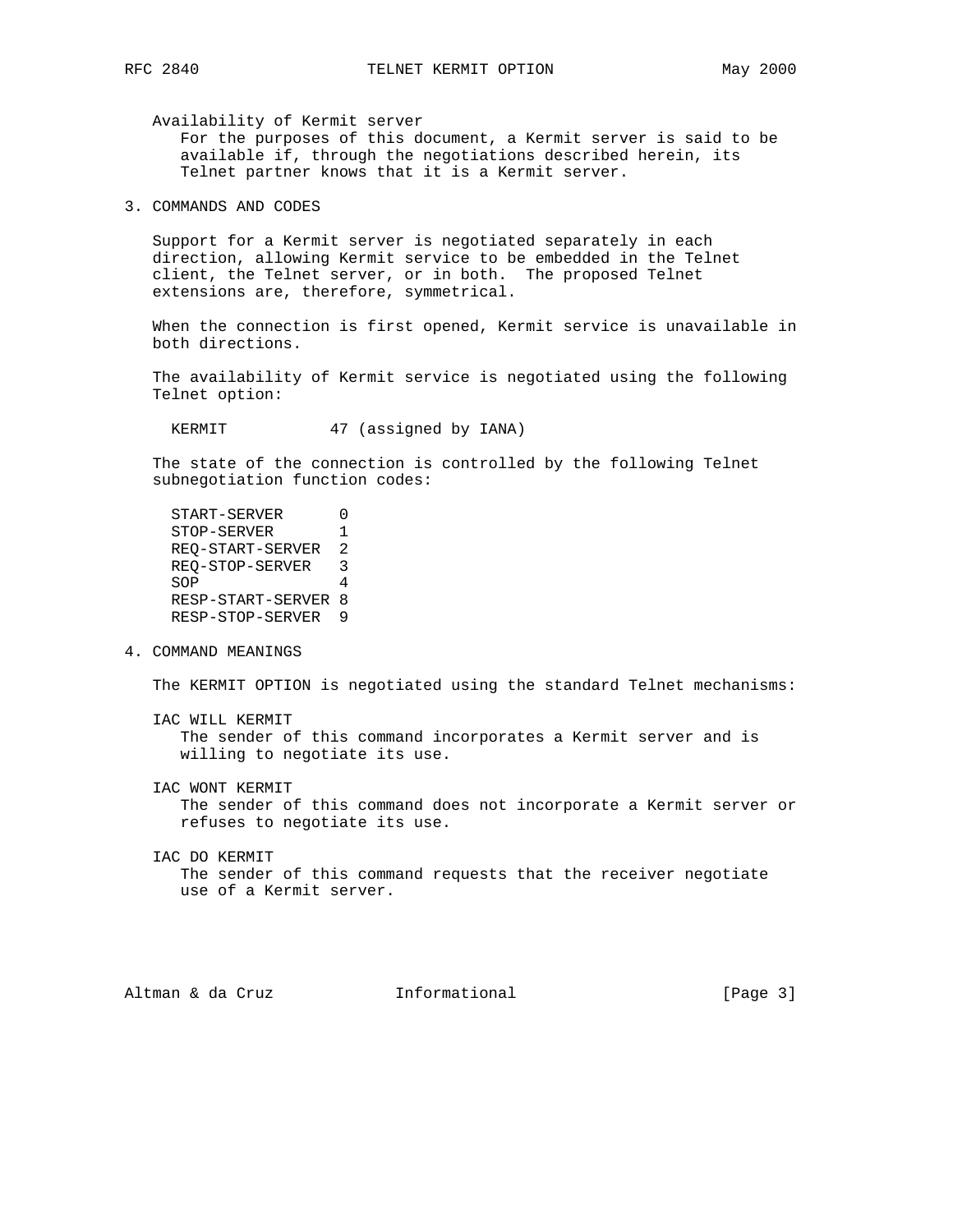IAC DONT KERMIT The sender of this command refuses to negotiate the use of a Kermit server.

 Once WILL KERMIT is negotiated in a particular direction, subnegotiations are used to indicate or request a change in state of the connection, or to convey other information. Subnegotiations may be sent at any time.

 IAC SB KERMIT START-SERVER This command is sent by the WILL side to indicate that the Kermit server is now active; that is, that client-initiated Kermit packets will be accepted.

 IAC SB KERMIT STOP-SERVER This command is sent by the WILL side to indicate that the Kermit server is no longer active, and therefore that it is not ready to accept Kermit packets.

IAC SB KERMIT REQ-START-SERVER

 This command is sent by the DO side to request that the Kermit server be started. It must be responded to with either RESP- START-SERVER or RESP-STOP-SERVER depending upon whether the request was accepted.

 IAC SB KERMIT REQ-STOP-SERVER This command is sent by the DO side to request that the Kermit server be stopped. It must be responded to with either RESP- START-SERVER or RESP-STOP-SERVER depending upon whether the request was accepted.

 IAC SB KERMIT RESP-START-SERVER This command is sent by the WILL side in response to REQ-START- SERVER or REQ-STOP-SERVER to indicate that the Kermit server is active after the request was accepted or denied.

 IAC SB KERMIT RESP-STOP-SERVER This command is sent by the WILL side in response to REQ-START- SERVER or REQ-STOP-SERVER to indicate that the Kermit server is not active after the request was accepted or denied.

IAC SB KERMIT SOP <octet>

 Kermit Start Of Packet. The sender of this command specifies the octet it will use to mark the beginning of the Kermit packets it sends. This command must be sent by each connection partner upon the first WILL/DO pair to allow unambiguous identification of Kermit packets in the data stream. This subnegotiation must be sent whenever the Start of Packet character changes. The values

Altman & da Cruz **Informational** [Page 4]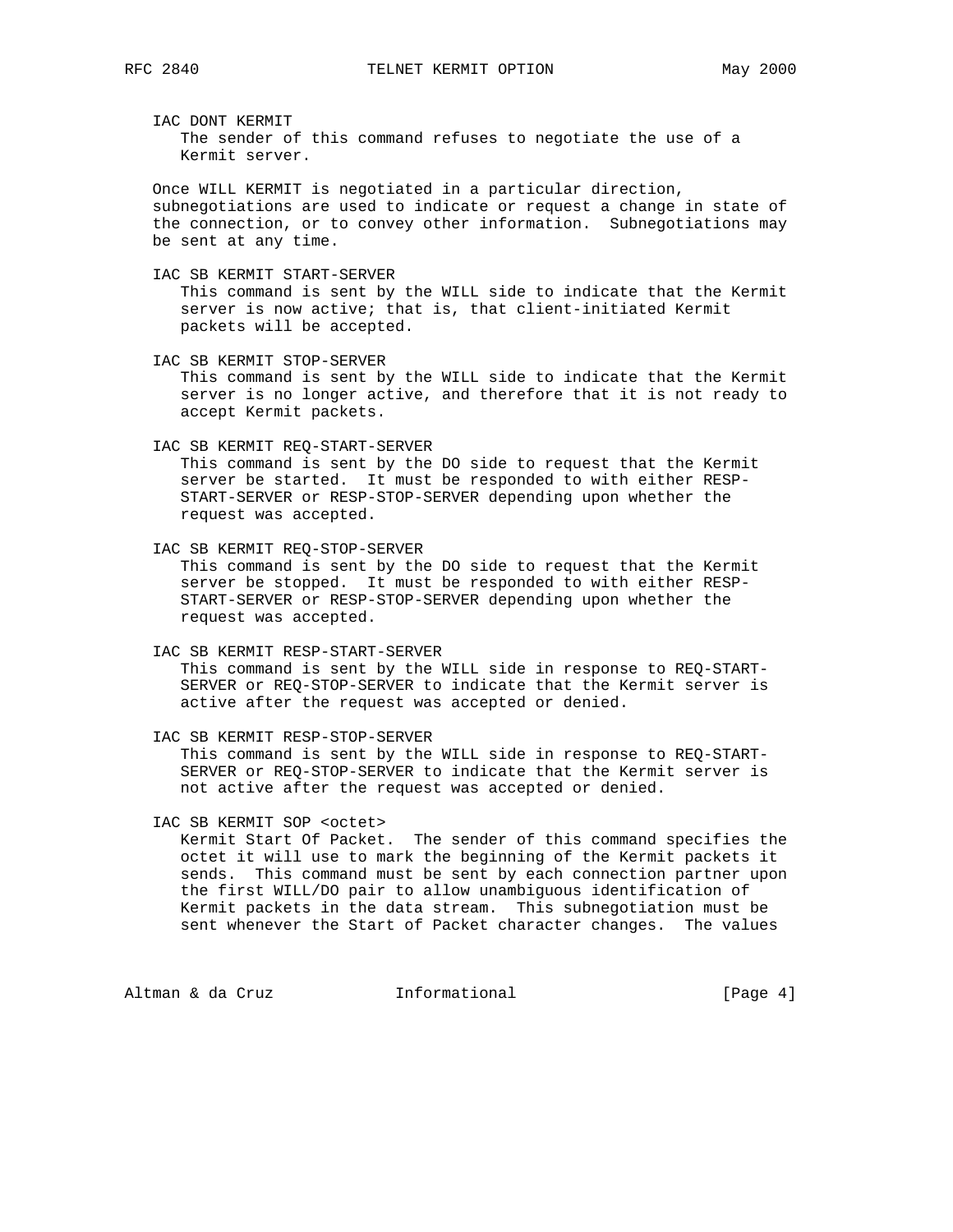are restricted to ASCII C0 control characters other than Carriage Return and NUL. The normal value is 1 (ASCII SOH). The two Kermit partners normally use the same SOP, but may use distinct ones if desired.

 IAC SB KERMIT SOP is necessary to allow each Telnet partner to recognize subsequent incoming Kermit packets. Data following the SOP is processed by the Kermit packet analyzer. All other Kermit protocol parameters are automatically negotiated within the Kermit protocol upon the initial exchange of Kermit packets [KER].

 START-SERVER and STOP-SERVER commands must be sent by the WILL side whenever the state of the Kermit server changes. When WILL is successfully negotiated the state of the WILL side is assumed to be STOP-SERVER. If the server is active, the WILL side must send a START-SERVER to indicate the change in state.

 The receiver of a REQ-START-SERVER or REQ-STOP-SERVER is not required to agree to the request to change state. The receiver must respond with either RESP-START-SERVER or RESP-STOP-SERVER to indicate the state of the Kermit Server subsequent to the request. RESP-xxx- SERVER is sent instead of xxx-SERVER to enable the sender of REQ xxx-SERVER to distinguish between the WILL side's spontaneous change in state and the response to the DO side's request.

 If the Kermit server receives a Kermit packet commanding it to cease Kermit service (such as a FINISH, REMOTE EXIT or BYE packet [KER]), it must send IAC SB KERMIT STOP-SERVER if the command is accepted.

 These rules ensure that the Telnet client's user interface always knows whether (and on which end) a Kermit server is available, and can therefore present the user only with valid choices, and that changes in state of one Telnet partner automatically switch the other to a complementary and valid state.

 While it is possible for a traditional telnet service (port 23) to implement this option while at the same time supporting the existing remote shell access functionality, it is not expected that this option will be used in that manner. Instead, this option is primarily meant for use with dedicated Kermit services such as the Internet Kermit Service (port 1649) [IKS].

# 5. KERMIT PROTOCOL IMPLICATIONS

 The Kermit protocol is described elsewhere [KER]. It is an extensible and self-configuring protocol, like Telnet, and thus any two proper Kermit implementations should interoperate automatically.

Altman & da Cruz **Informational** [Page 5]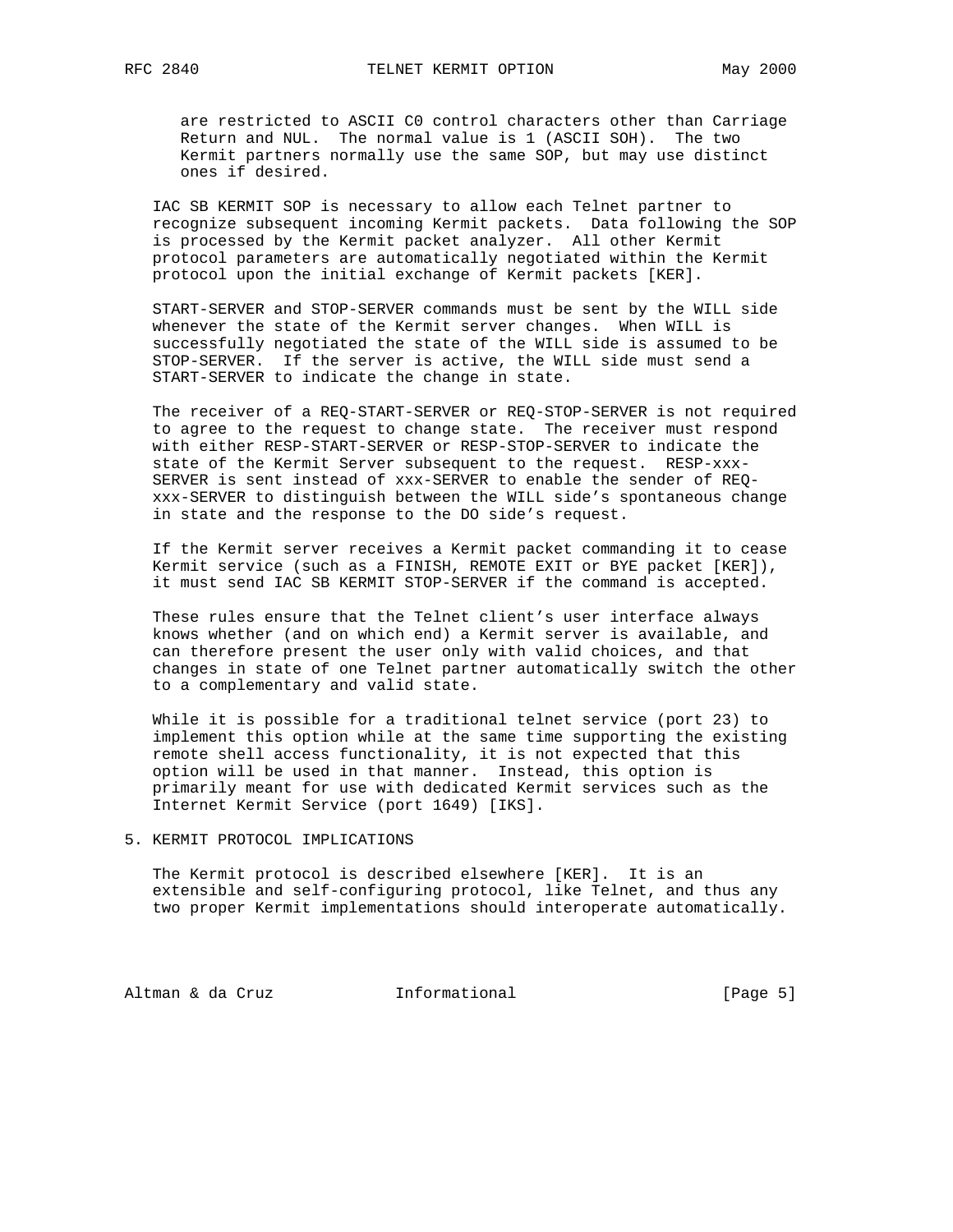In Kermit, as in Telnet, one particular octet is distinguished. In Telnet's case, it is IAC (decimal 255); in Kermit's it is the character specified by the IAC SB KERMIT SOP negotiation, normally SOH (decimal 1, Ctrl-A). All Kermit packets must begin with the SOP and should not contain the SOP character in an unquoted form.

 Telnet protocol takes precedence over Kermit protocol; whenever an IAC is detected, it is processed as the beginning of a Telnet command unless quoted by another IAC. Telnet commands can contain any characters at all, including the SOP octet, transparently to the Kermit protocol, and in fact Telnet commands are not seen by the Kermit protocol at all.

 Kermit protocol must follow Telnet NVT rules in each direction when Telnet binary mode is not negotiated for that direction.

 If 8-bit transparency is desired, Telnet binary mode may be negotiated upon entry to Kermit protocol in the appropriate direction, and the previous mode (NVT or binary) restored upon exit from Kermit protocol. Telnet binary mode can result in more efficient transfers, but is not required for data transfer, since Kermit protocol does not require a transparent path.

- 6. EXAMPLES
- 6.1. EXAMPLE 1

 The Telnet server contains a Kermit server. The Telnet client includes Kermit protocol but does not implement the Telnet KERMIT Option.

Telnet Server Telnet Client ----------------------------- ----------------------------- <starts negotiations> WILL KERMIT DO KERMIT <responds to negotiations>

 DONT KERMIT WONT KERMIT

 From this point, no subnegotiations take place, and the Kermit client/server relationship is under manual control of the user of the Telnet client.

Altman & da Cruz **Informational** (Page 6)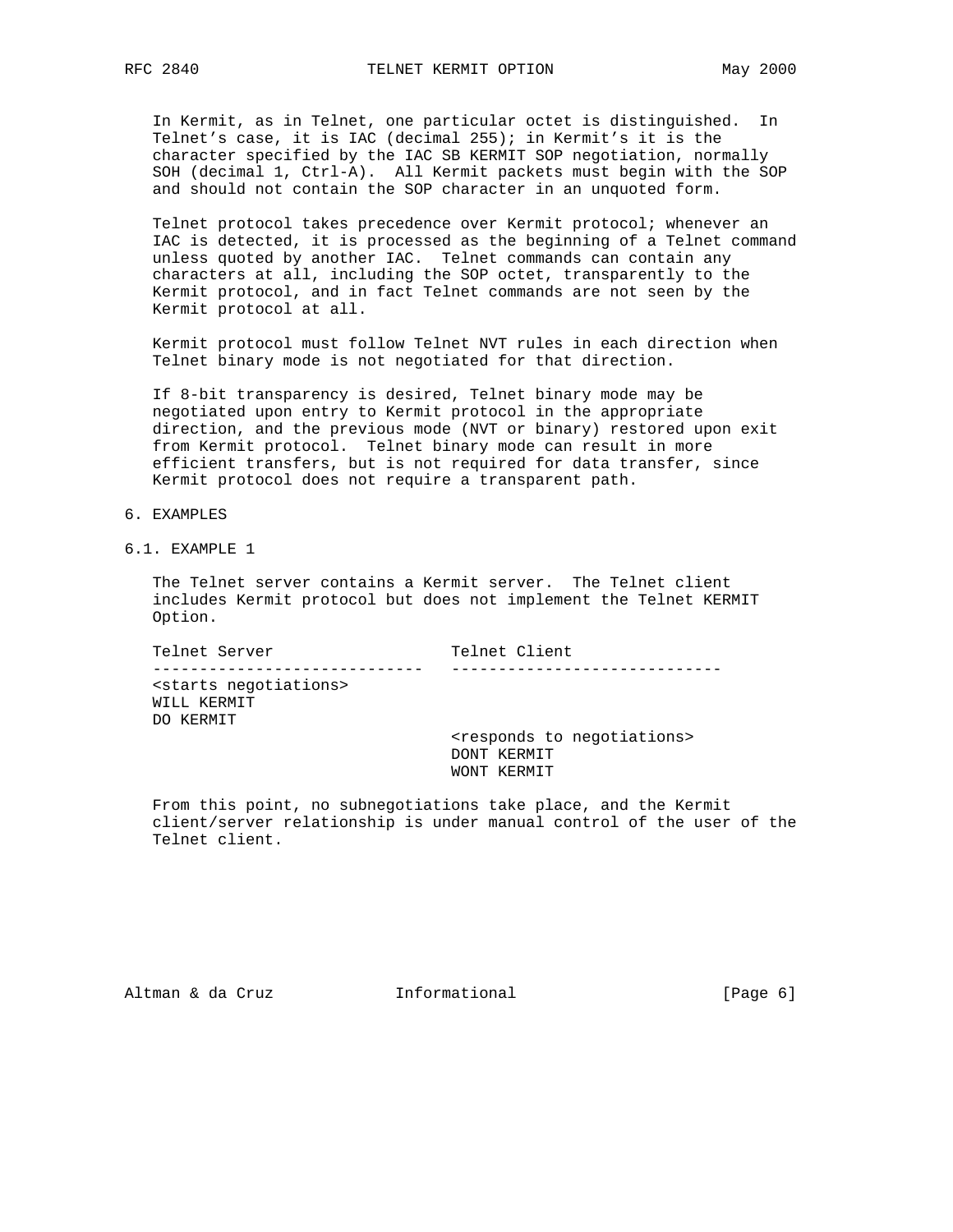6.2. EXAMPLE 2

 The Telnet server contains a Kermit server and starts a Kermit server immediately after a connection is made. The Telnet client does not offer a Kermit server.

Telnet Server Telnet Client ----------------------------- ----------------------------- <starts negotiations> WILL KERMIT DO KERMIT <responds to negotiations> DO KERMIT SB KERMIT SOP <0x01> WONT KERMIT

SB KERMIT SOP <0x01>

 <starts Kermit Server> SB KERMIT START-SERVER

 At this point the Telnet client knows that a Kermit server is on the other end of the connection, and so may customize its command set or menus to allow only those commands that are valid as a client of a Kermit server.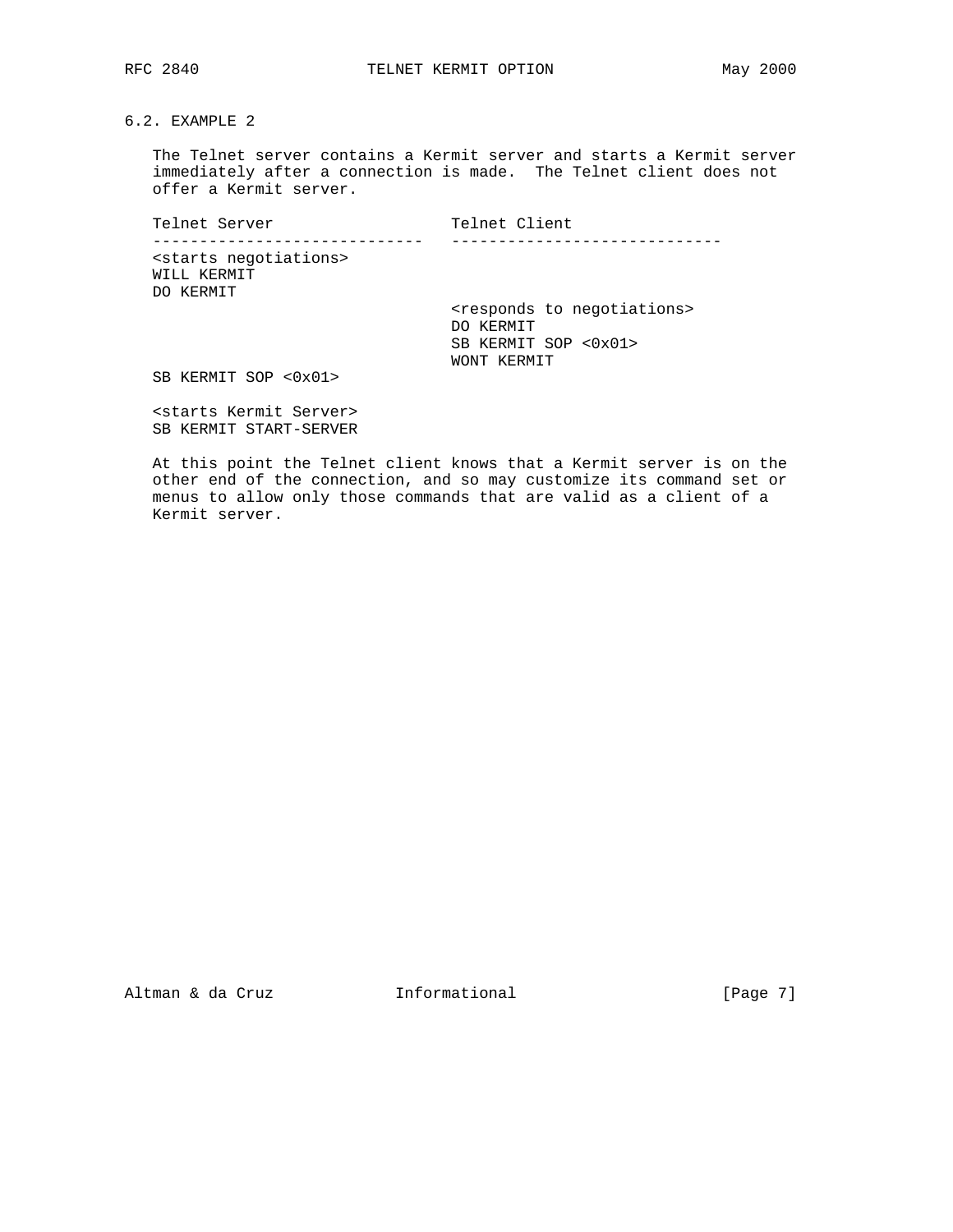RFC 2840 TELNET KERMIT OPTION May 2000

6.3. EXAMPLE 3

 Telnet server and Telnet client both contain a Kermit server. Telnet client Kermit server is active whenever its terminal emulator is active, and not active at other times. The Telnet server is used for shell access and does not start a Kermit Server unless requested.

Telnet Server Telnet Client --------------------------- ----------------------------- <starts negotiations> WILL KERMIT DO KERMIT <responds to negotiations> DO KERMIT SB KERMIT SOP <0x01> WILL KERMIT SB KERMIT SOP <0x01> <telnet client enters terminal emulator> SB KERMIT START-SERVER <client leaves terminal emulator> SB KERMIT STOP-SERVER <client requests Kermit service> SB KERMIT REQ-START-SERVER <starts Kermit server> SB KERMIT RESP-START-SERVER <client sends Kermit FINISH packet> <stops Kermit server> SB KERMIT STOP-SERVER <client returns to terminal emulator> SB KERMIT START-SERVER

Altman & da Cruz **Informational** [Page 8]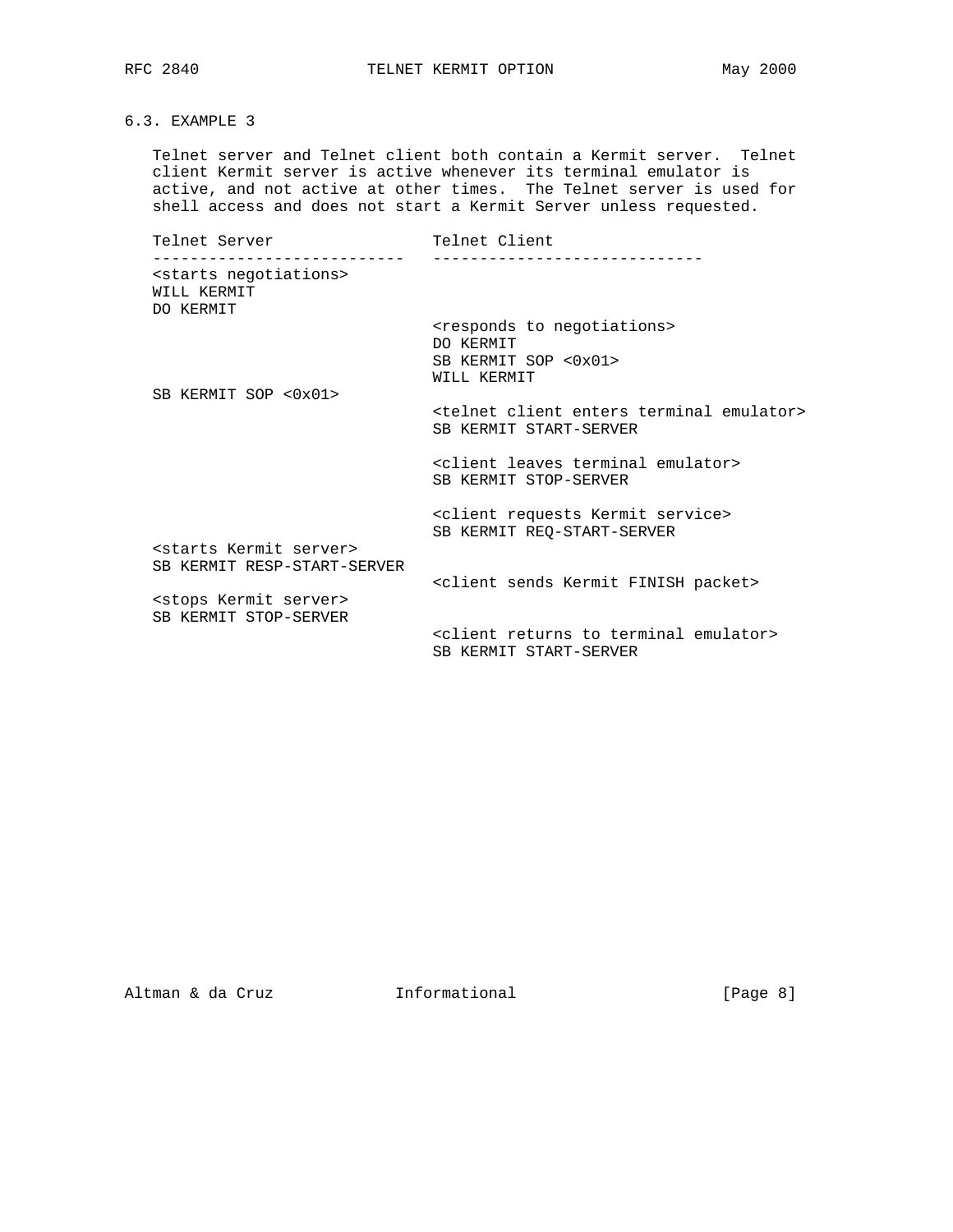RFC 2840 **TELNET KERMIT OPTION** May 2000

# 6.4. EXAMPLE 4

 Telnet server and Telnet client both contain a Kermit server. Telnet client's Kermit server is active whenever the terminal emulator is active. Telnet server is used solely for Kermit protocol and automatically starts a Kermit Server upon accepting the connection.

Telnet Server Telnet Client --------------------------- ----------------------------- <starts negotiations> WILL KERMIT DO KERMIT <responds to negotiations> DO KERMIT SB KERMIT SOP <0x01> WILL KERMIT SB KERMIT SOP <0x01> <client enters terminal emulator> SB KERMIT START-SERVER <in response to DO> SB KERMIT SOP <0x01> SB KERMIT START-SERVER <client restricts command set to Kermit protocol commands> SB KERMIT STOP-SERVER <client performs Kermit protocol operations> <client want to enter terminal mode> SB KERMIT REQ-STOP-SERVER

 <Kermit Server refuses> SB KERMIT RESP-START-SERVER

Altman & da Cruz **Informational** [Page 9]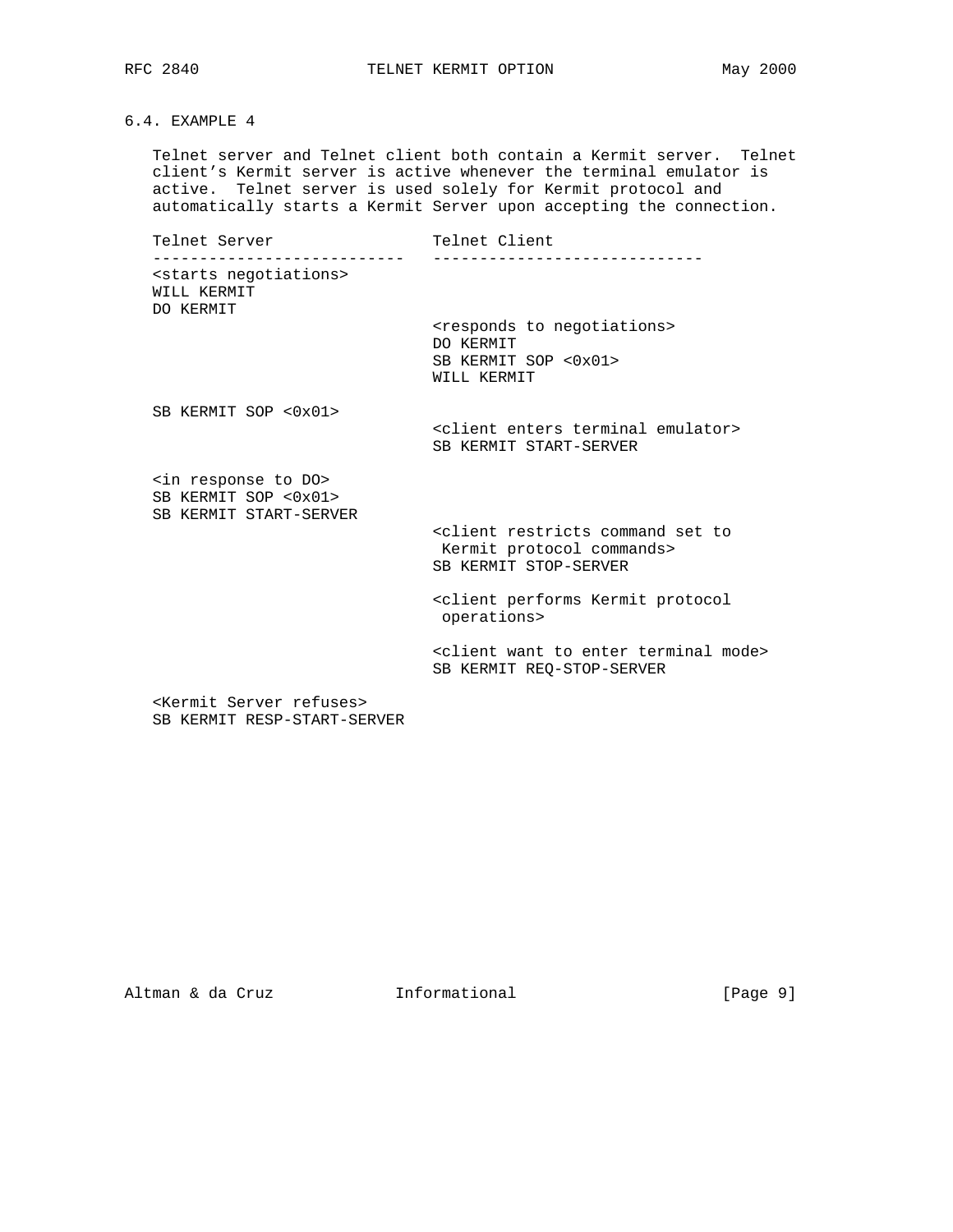## 6.5. EXAMPLE 5

 This is an example of something that should not be allowed to happen. Some Telnet clients that implement file transfer capabilities are designed to accept incoming connections. In this situation the Telnet Client acts as a pseudo Telnet Server but without the ability to provide shell access or many of the other functions associated with Telnet. If both Telnet clients support this option and contain a Kermit server that is active during terminal emulation there is the potential for a deadlock situation if scripting is also supported. This is because Telnet clients that support a script language do not process input while waiting for the next command to be issued.

| Telnet Client One                                               | Telnet Client Two                                 |
|-----------------------------------------------------------------|---------------------------------------------------|
| <starts negotiations=""><br/>WILL KERMIT<br/>DO KERMIT</starts> | <responds to="" will=""><br/>DO KERMIT</responds> |
| <in do="" response="" to=""><br/>CD VEDMIT COD 20v01</in>       | SB KERMIT SOP <0x01>                              |

 SB KERMIT SOP <0x01> SB KERMIT START-SERVER

> <responds to DO> WILL KERMIT SB KERMIT START-SERVER

 <client one restricts command set to Kermit protocol and disables Kermit Server> SB KERMIT STOP-SERVER

> <client two restricts command set to Kermit protocol and disables Kermit Server> SB KERMIT STOP-SERVER

 At this point both clients have restricted their command set to Kermit Protocol commands. However, in both cases neither side is processing input. Therefore the following restriction MUST be enforced: A Telnet partner may not restrict the command set if it accepted the incoming connection.

Altman & da Cruz **Informational** [Page 10]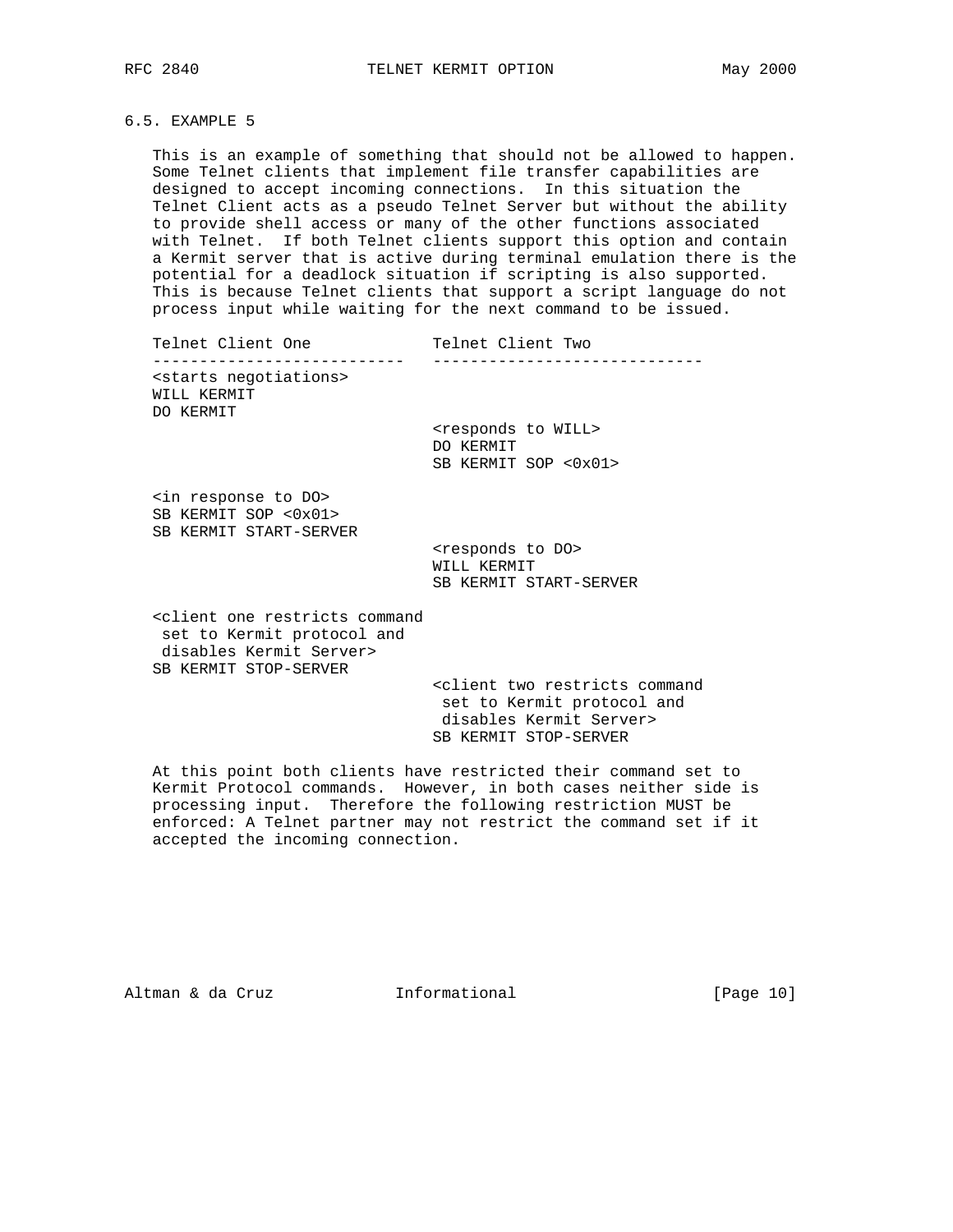7. SECURITY

 Implementors of this Telnet Option must enforce appropriate user authentication and file system access restrictions in conjunction with their implementation of the Kermit file transfer protocol. These issues are beyond the scope of this document.

- 8. REFERENCES
	- [BCP] Bradner, S., "Key words for use in RFCs to Indicate Requirement Levels", BCP 14, RFC 2119, March 1997.
	- [KER] da Cruz, Frank, "Kermit, A File Transfer Protocol", Digital Press/ Butterworth Heinemann, Newton, MA, ISBN 0-932376-88-6 (1987).
	- [IKS] da Cruz, F. and J. Altman, "Internet Kermit Service", RFC 2839, May 2000.
	- [TEL] Postel, J. and J. Reynolds, "Telnet Protocol Specification", STD 8, RFC 854, May 1983.
	- [TEL] Postel, J. and J. Reynolds, "Telnet Option Specification", STD 8, RFC 855, May 1983.
- 9. AUTHORS' ADDRESSES

Jeffrey E. Altman

EMail:jaltman@columbia.edu

Frank da Cruz

EMail: fdc@columbia.edu

 The Kermit Project Columbia University 612 West 115th Street New York NY 10025-7799 USA http://www.columbia.edu/kermit/ http://www.kermit-project.org/

Altman & da Cruz **Informational** [Page 11]